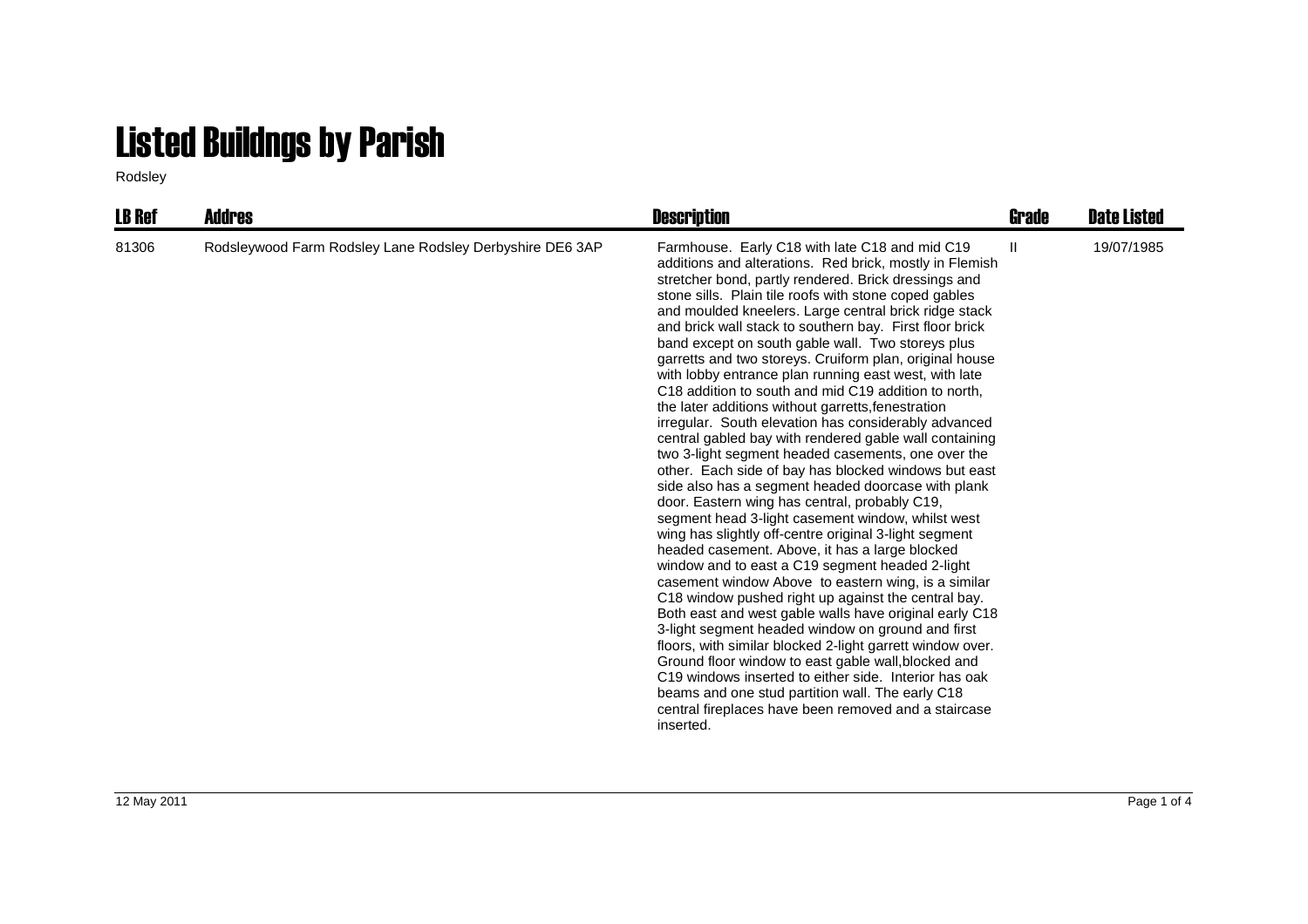| <b>LB Ref</b> | <b>Addres</b>                                       | <b>Description</b>                                                                                                                                                                                                                                                                                                                                                                                                                                                                                                                                                                                                                                                                                                                                                                                                                                                                                                                                                                                                                                                                                                                            | <b>Grade</b> | <b>Date Listed</b> |
|---------------|-----------------------------------------------------|-----------------------------------------------------------------------------------------------------------------------------------------------------------------------------------------------------------------------------------------------------------------------------------------------------------------------------------------------------------------------------------------------------------------------------------------------------------------------------------------------------------------------------------------------------------------------------------------------------------------------------------------------------------------------------------------------------------------------------------------------------------------------------------------------------------------------------------------------------------------------------------------------------------------------------------------------------------------------------------------------------------------------------------------------------------------------------------------------------------------------------------------------|--------------|--------------------|
| 81307         | Corner Farm Rodsley Lane Rodsley Derbyshire DE6 3AP | Farmhouse. Early C18 and c1880, with minor later<br>alterations. c1888 wing is of red brick with painted<br>stone dressings and has plain tile roof with brick gable<br>stacks and dogtooth eaves<br>band.EarlyC18wingisofpartly rendered and partly<br>painted brick with brick dressings, plain tile roof and<br>large central brick ridge stack. Both wings two<br>storeys, early CI8 wing of two bays with lobby entrance<br>plan and c1880 wing, to north, three bays. This wing<br>has central doorcase with plain stone lintel, flush door<br>and plain overlight. To west, a plain sash under stone<br>lintel and above three similar windows. Early C18<br>wing has segment headed doorcase with C19 glazed<br>door and 2-light segment headed casement windows<br>on different levels to either side. Above, two similar<br>windows, that to south with sliding sash and that to<br>north with small opening casement. Rear elevation<br>has lean-to with shallow upper windows. Interior has<br>large inglenook fireplaces with chamfered bressumers<br>and low chamfered beamed ceilings to both rooms<br>Listed for Group Value. | Ш            | 19/07/1985         |
| 81308         | Corner Farm Rodsley Lane Rodsley Derbyshire DE6 3AP | Barn. Mid C18 with later additions and alterations.<br>Red brick with brick dressings and plain tile roof with<br>stone coped gables, also dogtooth eaves band.<br>Mostly single storey, but with two storey extension to<br>north. Tall segment headed arch with stone impost<br>blocks and large double plank doors to south of<br>centre. To south, an inserted square door, and<br>beyond a segment headed doorcase with plank door.<br>To north of archway an inserted pair of C20 doors and<br>beyond, the later extension with small segment headed<br>window and doorcase with similar head beyond.Above<br>this doorcase a square hayloft opening. The whole of<br>the C18 part of the barn is covered in diamond<br>patterned breathers. Included for group value only.                                                                                                                                                                                                                                                                                                                                                             | Ш            | 19/07/1985         |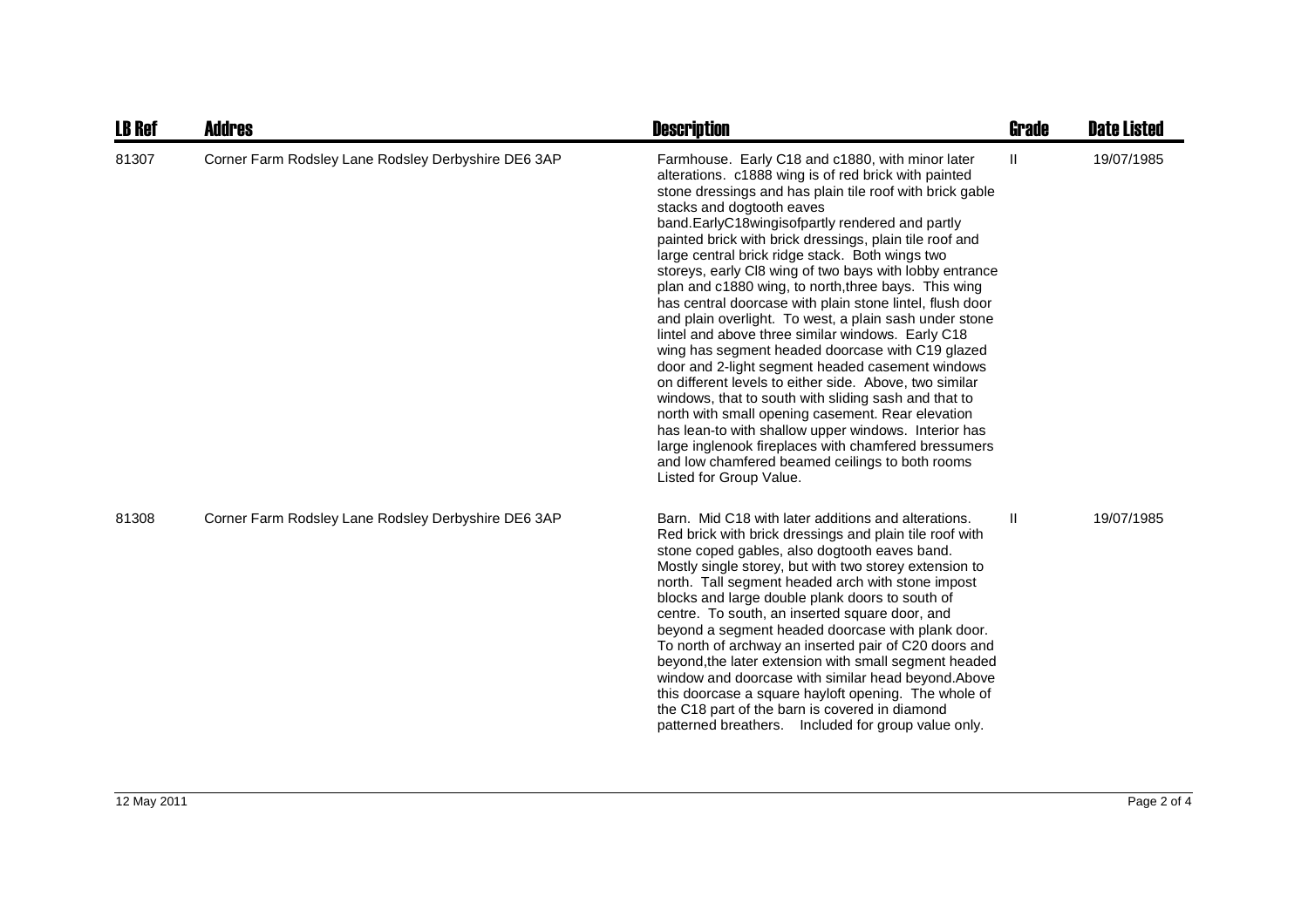| <b>LB Ref</b> | Addres                                                | <b>Description</b>                                                                                                                                                                                                                                                                                                                                                                                                                                                                                                                                                                                                                                                                                                                                                                                                                                                                                                                                                                                                                                                                                                                                                                                                                                                                                                                                                                                                                                                                                                                                                                                     | Grade | <b>Date Listed</b> |
|---------------|-------------------------------------------------------|--------------------------------------------------------------------------------------------------------------------------------------------------------------------------------------------------------------------------------------------------------------------------------------------------------------------------------------------------------------------------------------------------------------------------------------------------------------------------------------------------------------------------------------------------------------------------------------------------------------------------------------------------------------------------------------------------------------------------------------------------------------------------------------------------------------------------------------------------------------------------------------------------------------------------------------------------------------------------------------------------------------------------------------------------------------------------------------------------------------------------------------------------------------------------------------------------------------------------------------------------------------------------------------------------------------------------------------------------------------------------------------------------------------------------------------------------------------------------------------------------------------------------------------------------------------------------------------------------------|-------|--------------------|
| 81309         | Rodsley House Rodsley Lane Rodsley Derbyshire DE6 3AL | House. Late C17 with late C18 addition and various<br>later alterations. Box timber framing with brick<br>nogging and red brick with stone dressings. Plain tile<br>roofs with brick gable stacks, that to south external.<br>Four bays, two southern bays C17 and timber framed,<br>two northern ones C18 and red brick, both two<br>storeys, but C17 wing much lower. Late C18 wing has<br>a rendered plinth, painted stone sill bands to ground<br>and first floor, a vernacular variant of a modillioned<br>cornice and stone coped gables. The doorcase is<br>moulded with a fluted and roundelled entablature,<br>below is a raised and fielded panelled door and a<br>divided overlight. To north is a glazing bar sash under<br>wedge lintel with incised voussoirs, and double<br>keystone. Two similar windows above. C17 wing to<br>south has two C19 casement windows to ground<br>floor. Above, the eaves have been raised and two<br>casements inserted. The interior of this section has<br>large inglenook fireplace with chamfered bressumer,<br>original wattle and daub infill panels to partition and<br>large oak floorboards below later boards. The interior<br>of the C18 wing has several interesting features,<br>including C18 Adam style fireplaces to ground and first<br>floor rooms, that to ground floor flanked by ogee<br>headed panelled cup- boards, decorated with swags.<br>Also an C18 stick baluster staircase with moulded<br>mahogany handrail, fine acanthus leaf or moulded<br>cornices to both rooms and a stone flagged hall.<br>Listed for Group Value. | Ш     | 13/09/1967         |